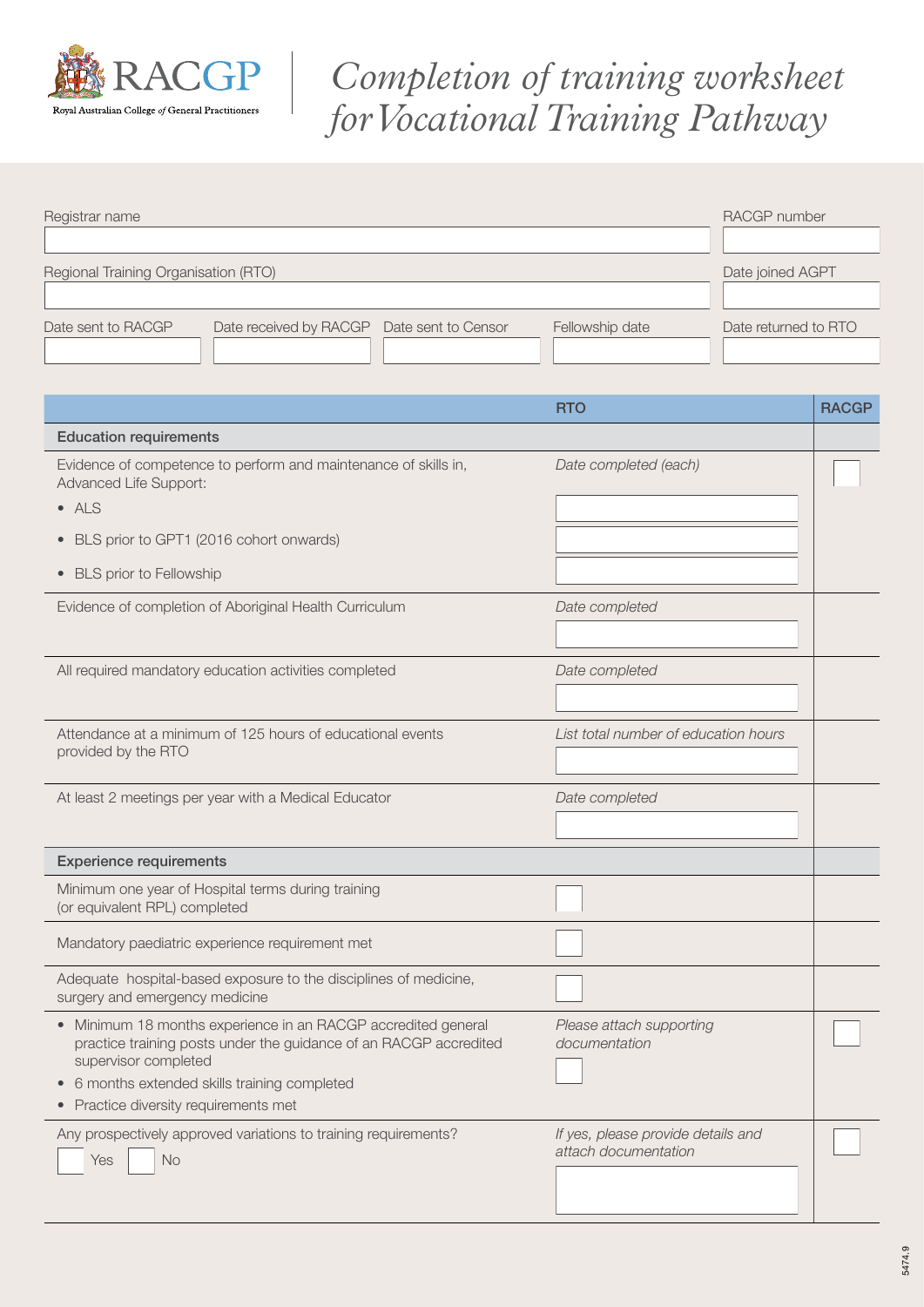|                                                                                                                                                                    | <b>RTO</b>                                                 | <b>RACGP</b> |
|--------------------------------------------------------------------------------------------------------------------------------------------------------------------|------------------------------------------------------------|--------------|
| <b>Assessment requirements</b>                                                                                                                                     |                                                            |              |
| Pass RACGP examinations within 3 years of first pass                                                                                                               | Exam cycle completed                                       |              |
| • Applied Knowledge Test                                                                                                                                           |                                                            |              |
| • Key Feature Problems                                                                                                                                             |                                                            |              |
| • Objective Structured Clinical Exam                                                                                                                               |                                                            |              |
| Professional and ethical requirements                                                                                                                              |                                                            |              |
| Do you have any concerns about the ethics and/or professionalism<br>of this registrar?<br>Yes<br><b>No</b>                                                         | If yes, please attach documentation                        |              |
| Administrative requirements                                                                                                                                        |                                                            |              |
| Australian medical registration                                                                                                                                    |                                                            |              |
| Date of first general registration<br>$\bullet$                                                                                                                    |                                                            |              |
| • Any restrictions on practice                                                                                                                                     |                                                            |              |
| • Current medical registration                                                                                                                                     |                                                            |              |
| Financial RACGP member                                                                                                                                             |                                                            |              |
| Apply for Fellowship within 3 years of completion of the<br>3 examinations, or within 1 year of completion of all pathway<br>requirements, whichever is the lesser | If yes, please attach documentation                        |              |
| Other requirements                                                                                                                                                 |                                                            |              |
| Yes<br>Recognition of Prior Learning<br><b>No</b>                                                                                                                  | If yes, please provide details and<br>attach documentation |              |
| $\bullet$ Type                                                                                                                                                     |                                                            |              |
| • Approval date                                                                                                                                                    |                                                            |              |
| • Amount of RPL approved                                                                                                                                           |                                                            |              |
| Evidence of an 'end of training' interview<br>with a Medical Educator                                                                                              | Date completed                                             |              |